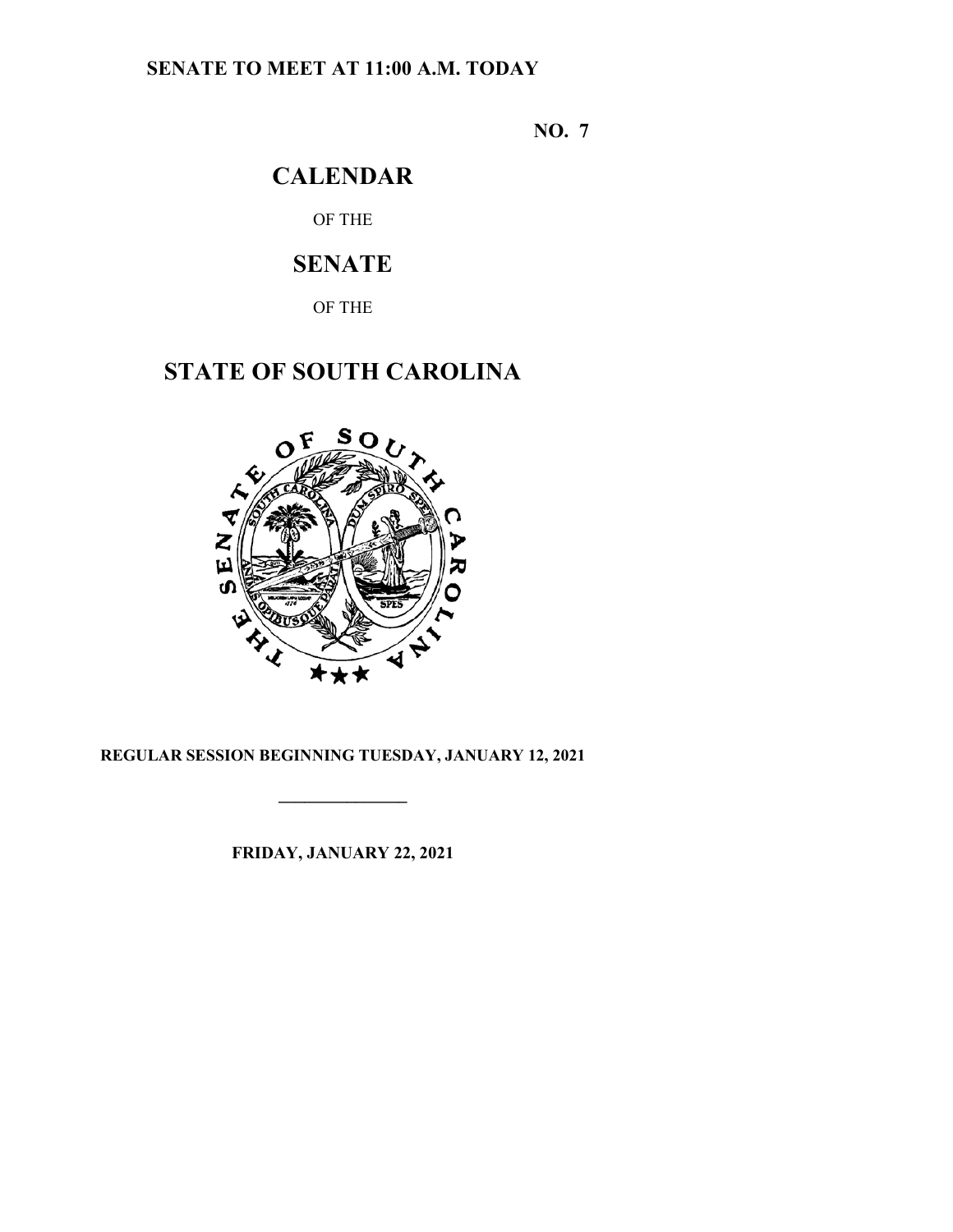#### **JOINT ASSEMBLY**

**Wednesday, February 3, 2021 at 12:00 Noon:**

**S. 451--Senators Rankin, Sabb and Talley: A CONCURRENT RESOLUTION TO FIX NOON ON WEDNESDAY, FEBRUARY 3, 2021, AS THE TIME TO ELECT A SUCCESSOR TO A CERTAIN JUDGE OF THE COURT OF APPEALS, SEAT 5, WHOSE TERM WILL EXPIRE JUNE 30, 2021; TO ELECT A SUCCESSOR TO A CERTAIN JUDGE OF THE COURT OF APPEALS, SEAT 6, WHOSE TERM WILL EXPIRE JUNE 30, 2021; TO ELECT A SUCCESSOR TO A CERTAIN JUDGE OF THE COURT OF APPEALS, SEAT 8, UPON HIS RETIREMENT ON OR BEFORE DECEMBER 31, 2021, AND THE SUCCESSOR WILL FILL THE UNEXPIRED TERM OF THAT OFFICE WHICH WILL EXPIRE JUNE 30, 2024; TO ELECT A SUCCESSOR TO A CERTAIN JUDGE OF THE CIRCUIT COURT, FOURTH JUDICIAL CIRCUIT, SEAT 2, UPON HIS RETIREMENT ON OR BEFORE DECEMBER 31, 2021, AND THE SUCCESSOR WILL FILL THE UNEXPIRED TERM OF THAT OFFICE WHICH WILL EXPIRE JUNE 30, 2024; TO ELECT A SUCCESSOR TO A CERTAIN JUDGE OF THE CIRCUIT COURT, FIFTH JUDICIAL CIRCUIT, SEAT 3, WHOSE TERM WILL EXPIRE JUNE 30, 2021; TO ELECT A SUCCESSOR TO A CERTAIN JUDGE OF THE CIRCUIT COURT, NINTH JUDICIAL CIRCUIT, SEAT 3, WHOSE TERM WILL EXPIRE JUNE 30, 2021; TO ELECT A SUCCESSOR TO A CERTAIN JUDGE OF THE CIRCUIT COURT, THIRTEENTH JUDICIAL CIRCUIT, SEAT 3, UPON HIS RETIREMENT ON OR BEFORE JUNE 30, 2021, AND THE SUCCESSOR WILL FILL A NEW TERM OF THAT OFFICE WHICH WILL EXPIRE JUNE 30, 2027; TO ELECT A SUCCESSOR TO A CERTAIN JUDGE OF THE CIRCUIT COURT, FOURTEENTH JUDICIAL CIRCUIT, SEAT 1, TO FILL THE UNEXPIRED TERM OF THAT OFFICE WHICH WILL EXPIRE JUNE 30, 2024; TO ELECT A SUCCESSOR TO A CERTAIN JUDGE OF THE CIRCUIT COURT, FOURTEENTH JUDICIAL CIRCUIT, SEAT 2,**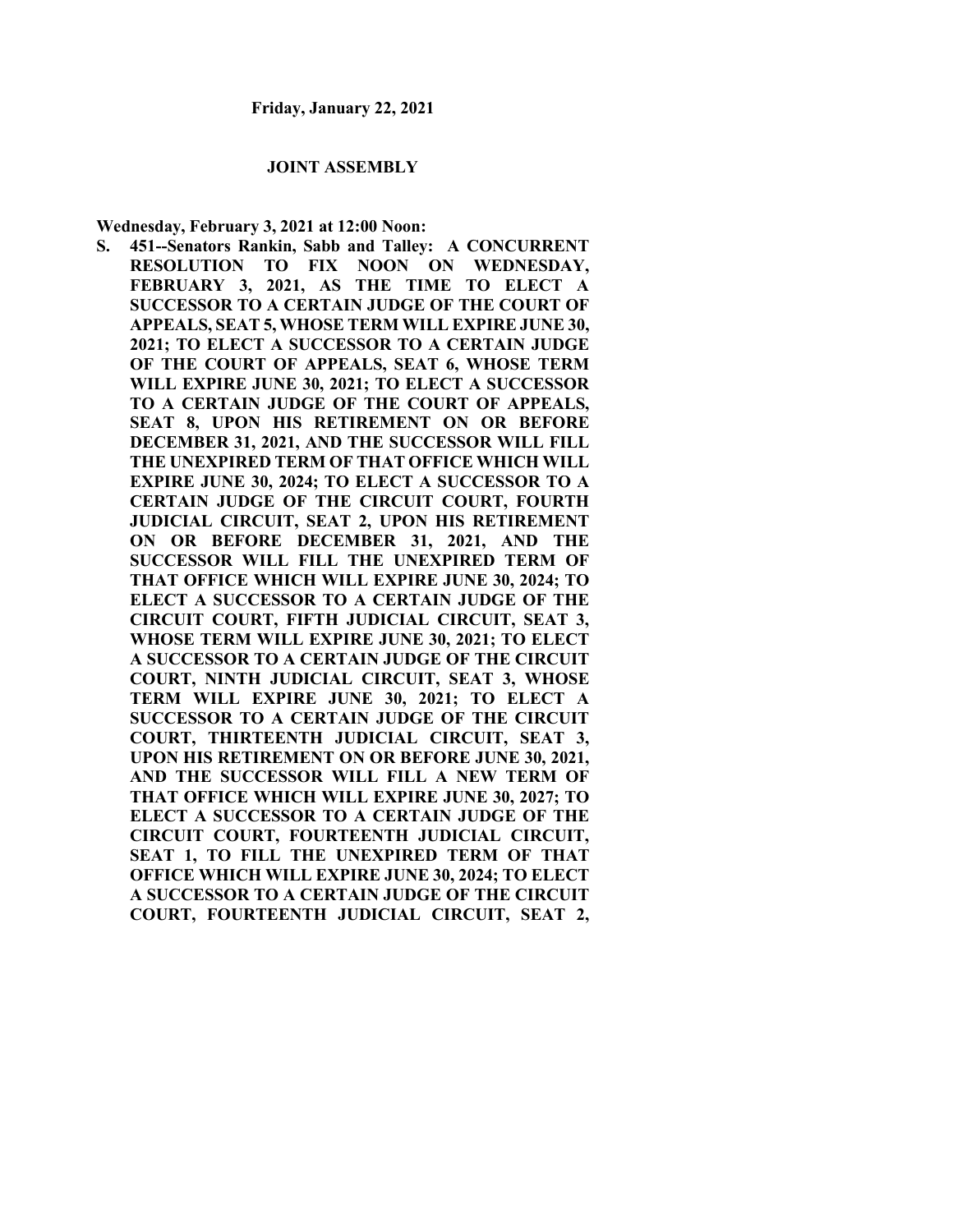**WHOSE TERM WILL EXPIRE JUNE 30, 2021; TO ELECT A SUCCESSOR TO A CERTAIN JUDGE OF THE CIRCUIT COURT, FIFTEENTH JUDICIAL CIRCUIT, SEAT 2, WHOSE TERM WILL EXPIRE JUNE 30, 2021; TO ELECT A SUCCESSOR TO A CERTAIN JUDGE OF THE CIRCUIT COURT, AT LARGE, SEAT 1, WHOSE TERM WILL EXPIRE JUNE 30, 2021; TO ELECT A SUCCESSOR TO A CERTAIN JUDGE OF THE CIRCUIT COURT, AT LARGE, SEAT 2, WHOSE TERM WILL EXPIRE JUNE 30, 2021; TO ELECT A SUCCESSOR TO A CERTAIN JUDGE OF THE CIRCUIT COURT, AT LARGE, SEAT 3, WHOSE TERM WILL EXPIRE JUNE 30, 2021; TO ELECT A SUCCESSOR TO A CERTAIN JUDGE OF THE CIRCUIT COURT, AT LARGE, SEAT 4, WHOSE TERM WILL EXPIRE JUNE 30, 2021; TO ELECT A SUCCESSOR TO A CERTAIN JUDGE OF THE CIRCUIT COURT, AT LARGE, SEAT 5, WHOSE TERM WILL EXPIRE JUNE 30, 2021; TO ELECT A SUCCESSOR TO A CERTAIN JUDGE OF THE CIRCUIT COURT, AT LARGE, SEAT 6, WHOSE TERM WILL EXPIRE JUNE 30, 2021; TO ELECT A SUCCESSOR TO A CERTAIN JUDGE OF THE CIRCUIT COURT, AT LARGE, SEAT 7, WHOSE TERM WILL EXPIRE JUNE 30, 2021; TO ELECT A SUCCESSOR TO A CERTAIN JUDGE OF THE CIRCUIT COURT, AT LARGE, SEAT 8, WHOSE TERM WILL EXPIRE JUNE 30, 2021; TO ELECT A SUCCESSOR TO A CERTAIN JUDGE OF THE CIRCUIT COURT, AT LARGE, SEAT 9, WHOSE TERM WILL EXPIRE JUNE 30, 2021; TO ELECT A SUCCESSOR TO A CERTAIN JUDGE OF THE CIRCUIT COURT, AT LARGE, SEAT 10, WHOSE TERM WILL EXPIRE JUNE 30, 2021; TO ELECT A SUCCESSOR TO A CERTAIN JUDGE OF THE CIRCUIT COURT, AT LARGE, SEAT 12, TO FILL THE UNEXPIRED TERM OF THAT OFFICE WHICH WILL EXPIRE JUNE 30, 2026; TO ELECT A SUCCESSOR TO A CERTAIN JUDGE OF THE FAMILY COURT, SEVENTH JUDICIAL CIRCUIT, SEAT 1, TO FILL THE UNEXPIRED TERM OF THAT OFFICE WHICH WILL EXPIRE JUNE 30, 2025; TO ELECT A SUCCESSOR TO A CERTAIN JUDGE OF THE ADMINISTRATIVE LAW COURT, SEAT 3, UPON HIS RETIREMENT ON OR BEFORE DECEMBER 31, 2021, AND THE SUCCESSOR WILL FILL THE UNEXPIRED TERM OF THAT OFFICE WHICH WILL EXPIRE JUNE 30, 2025; AND TO ELECT A SUCCESSOR TO A CERTAIN JUDGE** 

 $[SC]$  2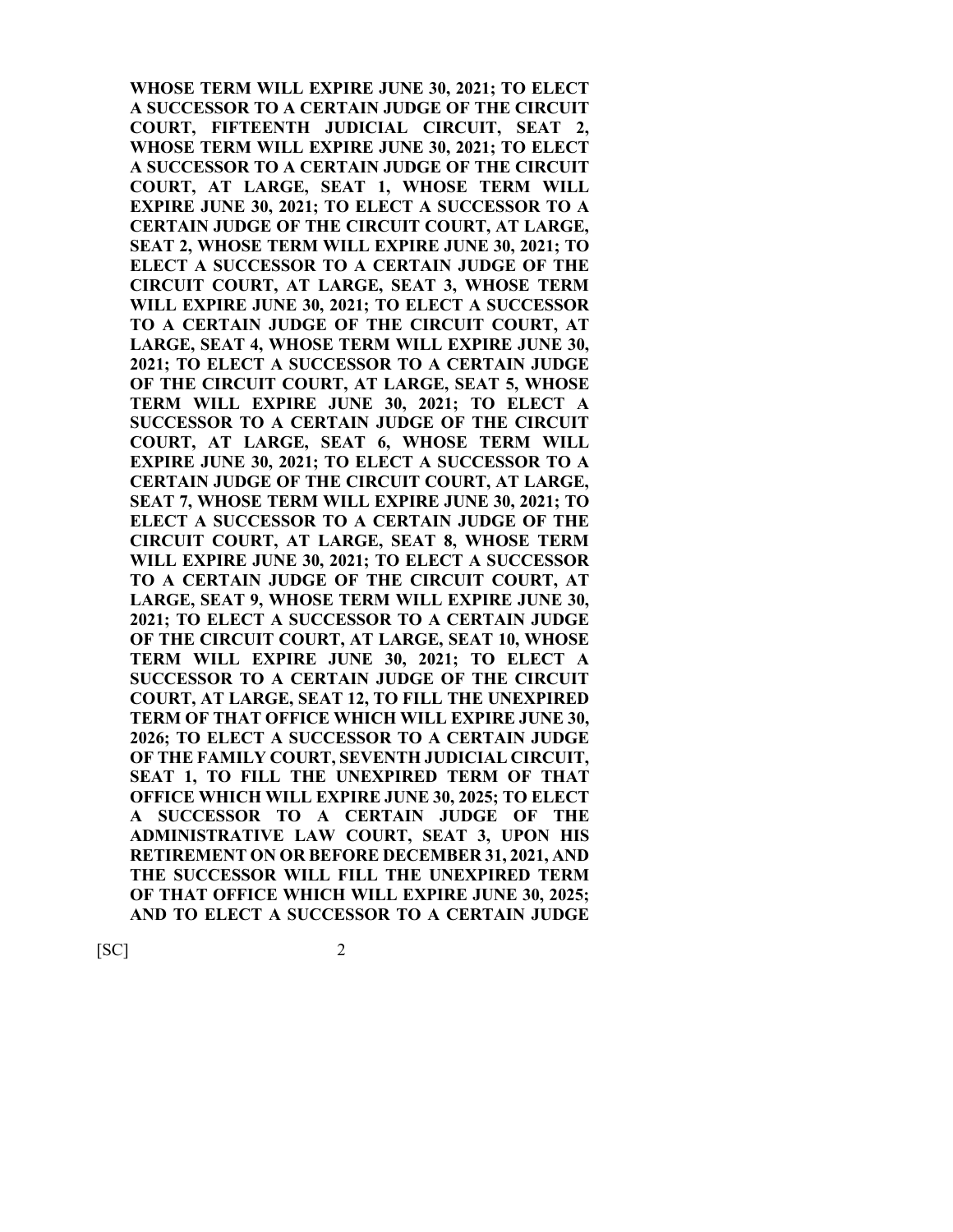## **OF THE ADMINISTRATIVE LAW COURT, SEAT 6,**

**WHOSE TERM WILL EXPIRE JUNE 30, 2021.**

(Adopted--January 12, 2021)

#### **UNCONTESTED LOCAL THIRD READING BILLS**

- **S. 449--Senator Young: A BILL TO AMEND SECTION 2 OF ACT 926 OF 1962, RELATING TO THE MEMBERSHIP OF THE AIKEN COUNTY COMMISSION FOR TECHNICAL EDUCATION, TO ADD TWO NON-VOTING MEMBERS.** (Without reference--January 12, 2021) (Read the second time--January 21, 2021)
- **S. 474--Senators Setzler and Young: A BILL TO AMEND ACT 247 OF 1987, RELATING TO THE AIKEN COUNTY BOARD OF EDUCATION, SO AS TO REQUIRE CANDIDATES SEEKING ELECTION TO SUBMIT A STATEMENT OF CANDIDACY RATHER THAN SIGNED PETITIONS.** (Without reference--January 14, 2021) (Read the second time--January 21, 2021)

#### **UNCONTESTED LOCAL SECOND READING BILLS**

**S. 446 -- Senator Malloy: A BILL TO AMEND ACT 259 OF 1961, AS AMENDED, RELATING TO THE HARTSVILLE COMMUNITY CENTER BUILDING COMMISSION, TO INCREASE THE COMMISSION'S MEMBERSHIP FROM THREE TO FIVE MEMBERS.**

(Without reference--January 12, 2021)

**S. 447 -- Senator Malloy: A BILL TO PROVIDE THAT EACH MEMBER OF THE LEE COUNTY TRANSPORTATION COMMITTEE SHALL BE ALLOWED AND PAID ONE HUNDRED DOLLARS FROM LEE COUNTY "C" FUND REVENUES FOR EACH MEETING AT WHICH HE IS IN ATTENDANCE, TO PROVIDE THAT THE MEMBERS OF THE LEE COUNTY TRANSPORTATION COMMITTEE** 

 $[SC]$  3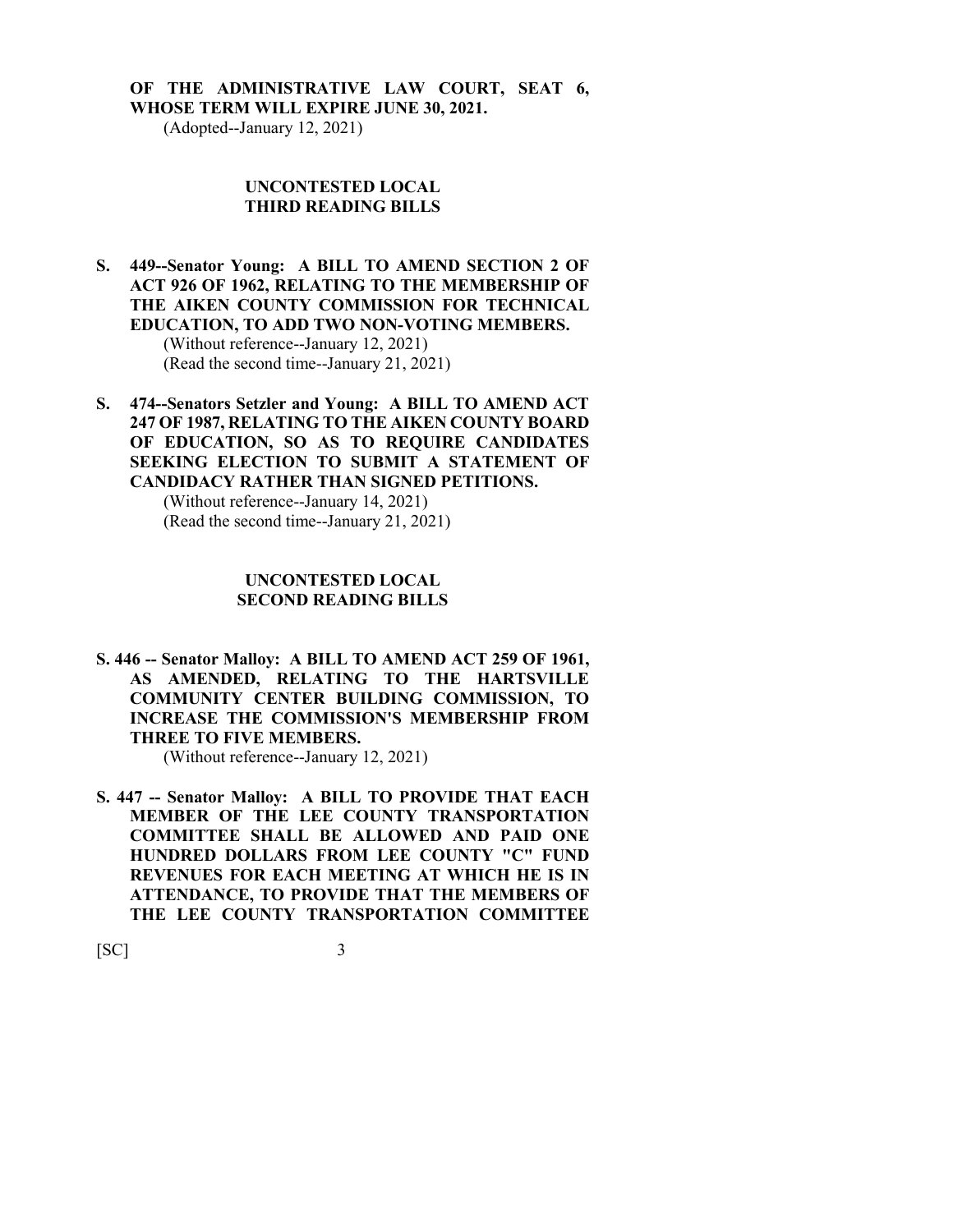**SHALL RECEIVE PAYMENTS UPON THE ISSUANCE OF APPROVED VOUCHERS BY THE COMMITTEE'S CHAIRMAN, EXCEPT THAT THE CHAIRMAN MAY NOT APPROVE VOUCHERS FOR MORE THAN FIFTEEN MEETINGS PER FISCAL YEAR FOR EACH MEMBER OF THE COMMITTEE, AND TO PROVIDE THAT THE CHAIRMAN OF THE LEE COUNTY LEGISLATIVE DELEGATION SHALL BE AN EX-OFFICIO, NONVOTING MEMBER OF THE LEE COUNTY TRANSPORTATION COMMITTEE.**

(Without reference--January 12, 2021)

**S. 448--Senator Fanning: A BILL TO AMEND ACT 379 OF 1959, AS AMENDED, RELATING TO THE CHESTER METROPOLITAN DISTRICT, SO AS TO ADD FOUR MEMBERS TO THE CHESTER COUNTY BOARD OF DIRECTORS APPOINTED BY THE CHESTER COUNTY LEGISLATIVE DELEGATION.**

(Without reference--January 12, 2021)

**S. 478--Senator K. Johnson: A BILL TO AMEND SECTION 2 OF ACT 183 OF 2020, RELATING TO THE CONSOLIDATION OF CLARENDON COUNTY SCHOOL DISTRICTS ONE AND THREE INTO CLARENDON COUNTY SCHOOL DISTRICT FOUR, TO INCREASE THE INITIAL MEMBERSHIP OF THE CLARENDON COUNTY SCHOOL DISTRICT BOARD OF TRUSTEES FROM SEVEN TO NINE MEMBERS, TO PROVIDE THAT THE BOARD OF TRUSTEES SHALL BE COMPRISED OF SEVEN MEMBERS BEGINNING WITH THE 2024 GENERAL ELECTION, AND TO MAKE CONFORMING CHANGES.**

(Without reference--January 21, 2021)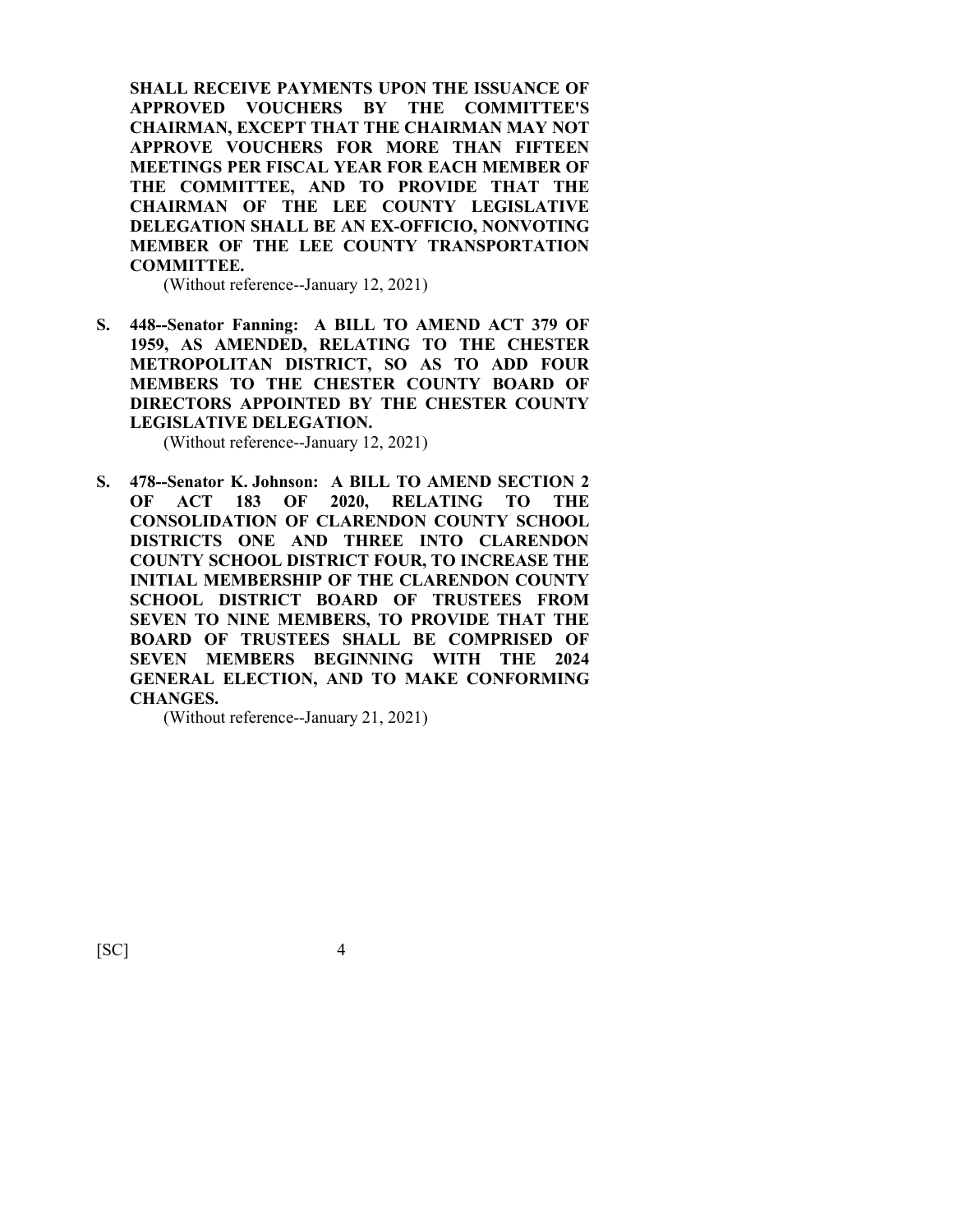### **MOTION PERIOD**

#### **STATEWIDE THIRD READING BILL**

**H. 3481--Rep. G.M. Smith: A JOINT RESOLUTION TO SUSPEND SECTION 1-11-705(I)(2) OF THE CODE OF LAWS OF SOUTH CAROLINA, 1976 FOR FISCAL YEAR 2020-2021 RELATING TO A TRANSFER OF FUNDS TO THE SOUTH CAROLINA RETIREE HEALTH INSURANCE TRUST FUND.**

(Read the first time--January 19, 2021) (Polled by Committee on Finance--January 19, 2021) (Favorable) (Read the second time--January 21, 2021) (Ayes 34, Nays 0--January 21, 2021)